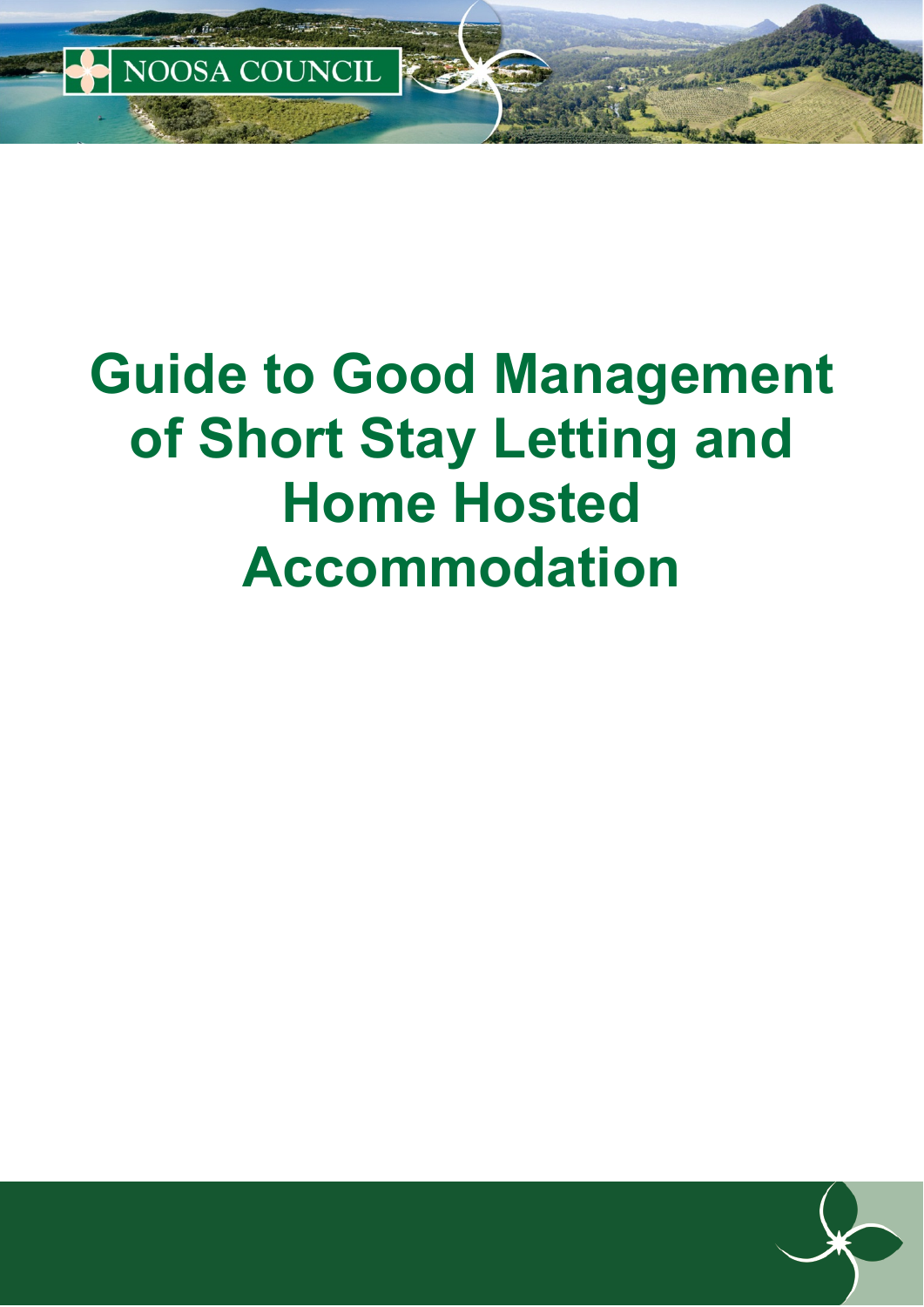**© Noosa Council 2021**

**www.noosa.qld.gov.au**

**General Enquiries: By telephone:** (07) 5329 6500 **By email:** mail@noosa.qld.gov.au **Street Address:** 9 Pelican Street, TEWANTIN **Postal address:** PO Box 141, TEWANTIN QLD 4565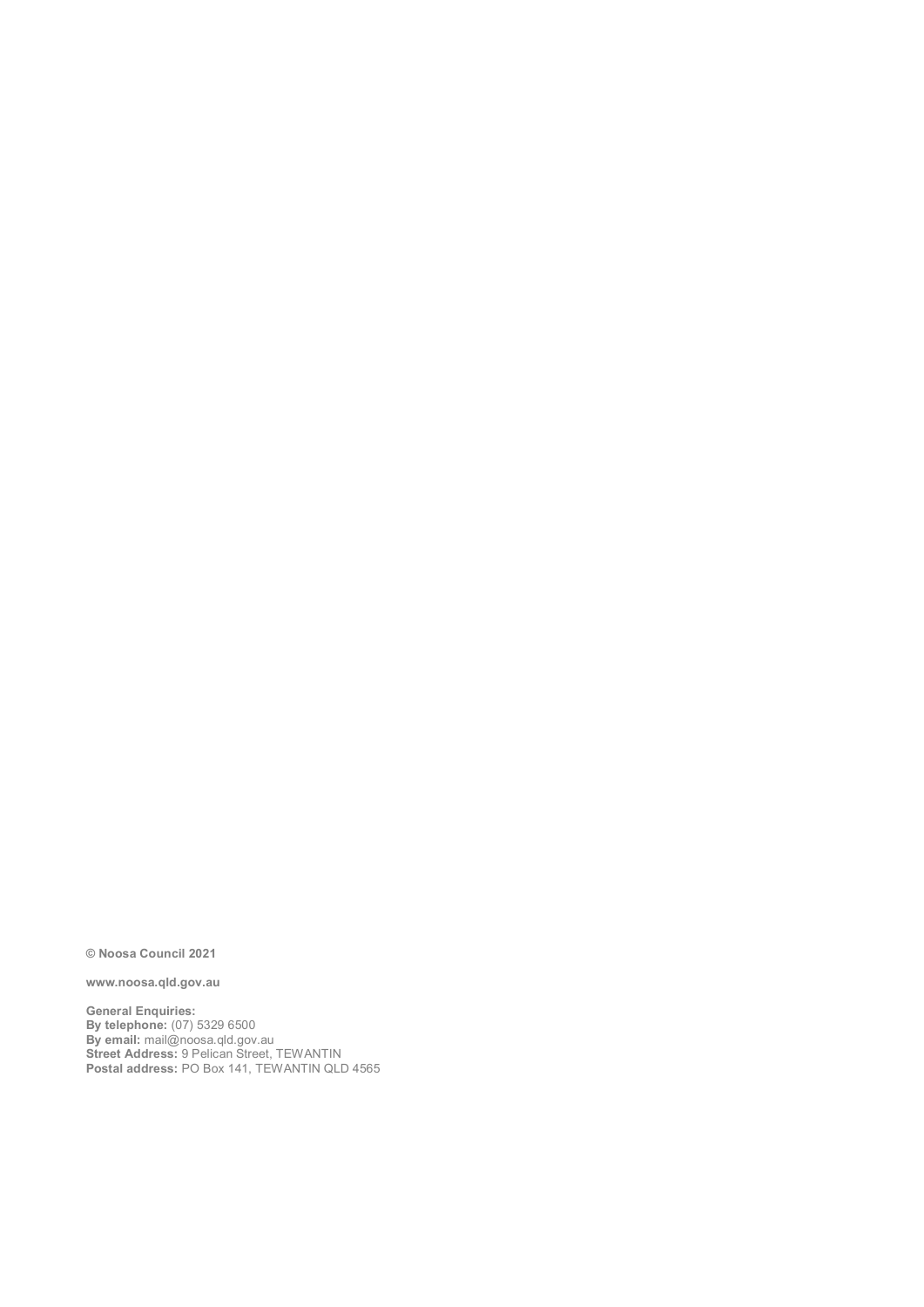# **Table of Contents**

| $\mathbf 1$      |     |  |  |
|------------------|-----|--|--|
| 2.               |     |  |  |
|                  | 2.1 |  |  |
|                  | 2.2 |  |  |
|                  | 2.3 |  |  |
| 3.               |     |  |  |
|                  | 3.1 |  |  |
|                  | 3.2 |  |  |
|                  | 3.3 |  |  |
|                  | 3.4 |  |  |
|                  | 3.5 |  |  |
|                  | 3.6 |  |  |
| $\overline{4}$ . |     |  |  |
|                  | 4.1 |  |  |
|                  | 4.2 |  |  |
|                  | 4.3 |  |  |
|                  | 4.4 |  |  |
|                  | 4.5 |  |  |
|                  | 4.6 |  |  |
|                  | 4.7 |  |  |
|                  | 4.8 |  |  |
| 5.               |     |  |  |
|                  | 5.1 |  |  |
|                  | 5.2 |  |  |
|                  | 5.3 |  |  |
|                  | 5.4 |  |  |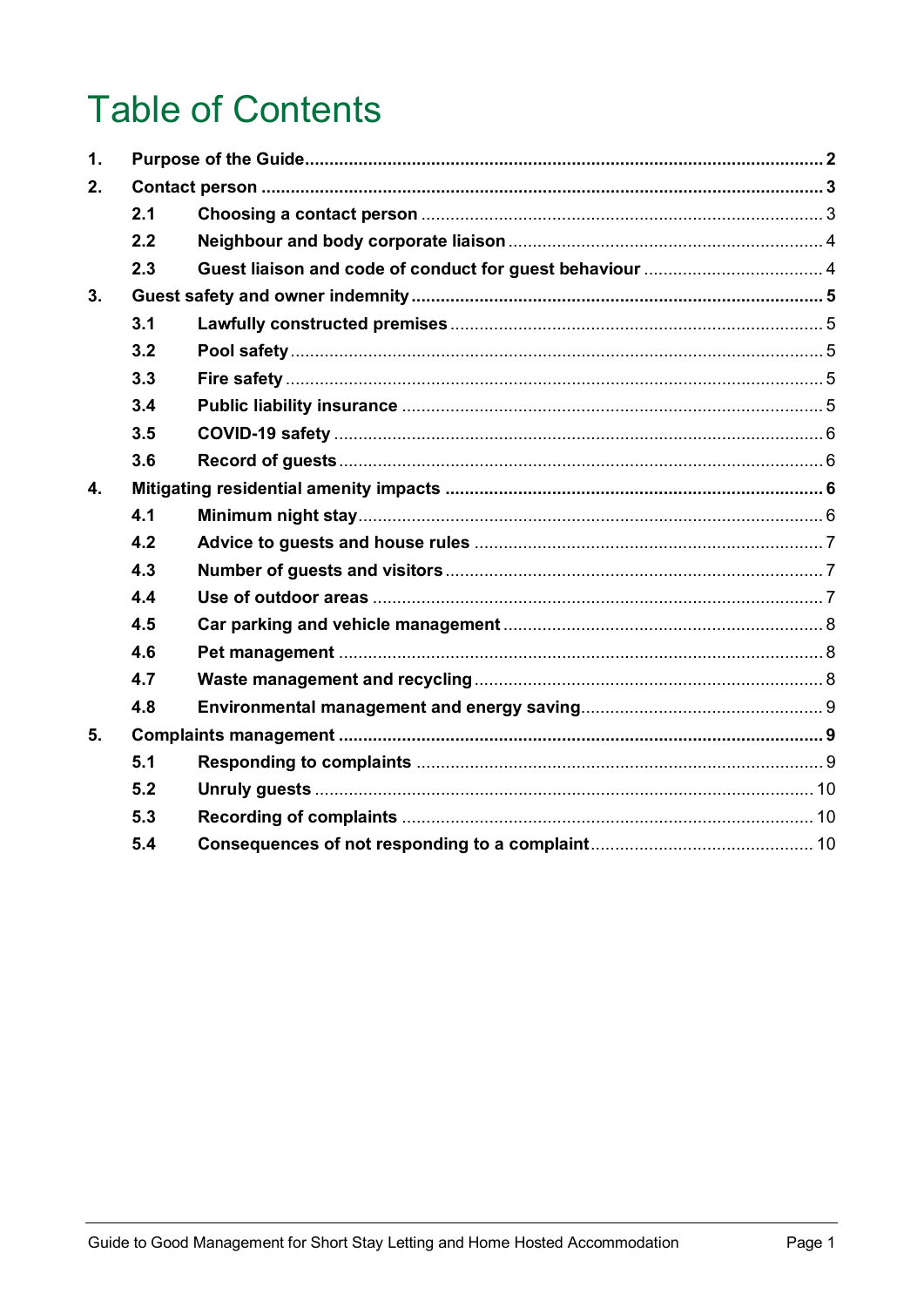# <span id="page-3-0"></span>**1. Purpose of the Guide**

The purpose of this Guide is to provide additional information and best practice ways to manage properties used for short stay letting and home hosted accommodation to meet the requirements of the Short Stay Letting and Home Hosted Accommodation local law (the local law). Specifically, this Guide provides further information and advice regarding:

#### **Contact person**

- Choosing a contact person
- Neighbour and body corporate liaison
- Guest liaison and code of conduct for guest behavior

#### **Guest safety and owner indemnity**

- **Lawfully constructed premises**
- Pool safety
- **Fire safety**
- **Public liability insurance**
- COVID-19 safety
- Record of quests

#### **Mitigating residential amenity impacts**

- **Minimum night stays**
- Advice to quests and house rules
- Use of outdoor areas
- **Number of quests and visitors**
- Car parking and vehicle management
- Pet management
- **Waste management and recycling**
- **Environmental management and energy saving**

#### **Complaints management**

- Responding to complaints<br>■ Unruly quests
- Unruly guests
- Recording of complaints
- Consequences of not responding to complaints

For more information on the Short Stay Letting and Home Hosted Accommodation local law, including application requirements, refer to Council's webpage. https://www.noosa.qld.gov.au/short-stay-letting-home-hosted-accommodation-local-law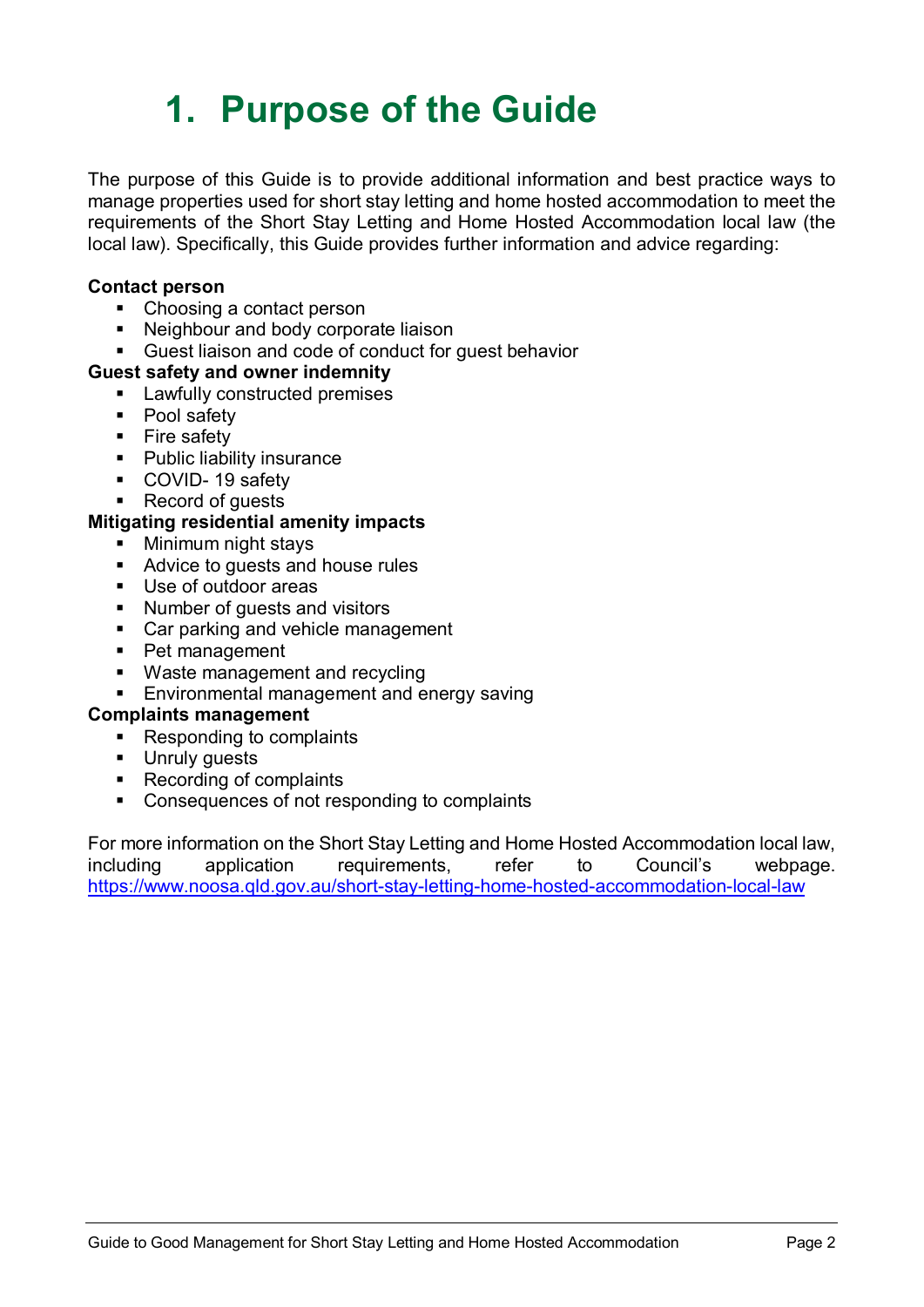# **2. Contact person**

<span id="page-4-0"></span>Under the local law, all short stay let properties require a local contact person to be responsible for the property. The contact person may be the approval holder or it may be another individual, letting agent, property manager, security firm or the like. The contact person is the approval holder's representative at the property.

The contact person must commit to:

- being available 24 hours a day 7 days a week:
- residing or having their place of business, if it is a letting agent, within 20km of the short stay let property;
- being responsible for the supervision and management of the property;
- **addressing visitor enquiries;**
- responding to complaints within 30 minutes of receiving the complaint, and resolving the complaint.

### **2.1 Choosing a contact person**

<span id="page-4-1"></span>When choosing a responsible contact person, it is recommended the approval holder of the short stay let property discuss the requirements and obligations under the local law with the contact person.

The nominated contact person should ideally have experience in holiday letting or property management and have well established systems and processes in place for managing properties and guests.

It is reasonable that more than one contact person may be nominated and be responsible for the property. For example, a letting agent or property manager may be responsible for the property during business hours and a security firm may be responsible after hours. In this instance, details of both contact persons will need to be identified on the application form and kept up to date with Council.

It is not considered appropriate however, that a security firm be the only contact person responsible for the property.

If the contact person manages more than one short stay let property, they should have capacity to effectively manage all properties and potentially deal with more than one complaint at a time.

If you are a local resident, and managing your own short stay let property, you must commit to the obligations of the contact person.

An approval holder may wish to change contact person / property manager where they can't commit to the requirements under the local law or where there are consistent breaches against the local law, including not responding to complaints.

Should the contact person change at any time, Council must be notified immediately to update their records.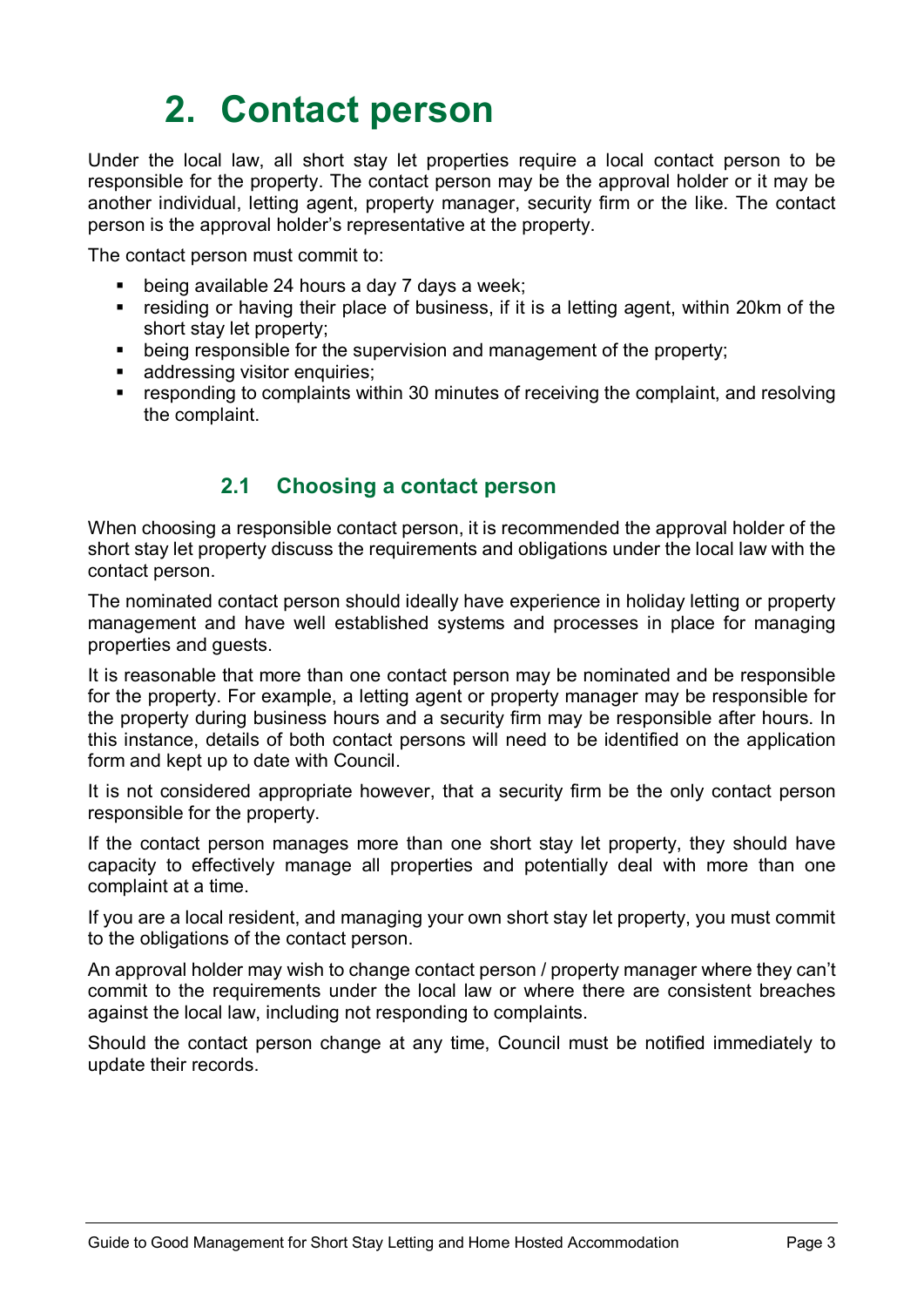# **2.2 Neighbour and body corporate liaison**

<span id="page-5-0"></span>The local law is principally aimed at ensuring the residential amenity of permanent residents surrounding the property is not negatively impacted by the use of the property for short stay letting or home hosted accommodation.

It is recommended the contact person or host meet with surrounding neighbours and / or their body corporate to discuss the short stay letting of the property and address in advance, and rectify, any potential issues or amenity concerns.

For example, neighbours may be experiencing impacts associated with noise or light spill which could be negated with a change in the direction or angle of lighting and the construction of noise attenuation measures such as screens and landscaping and limiting the hours of use of outdoor areas.

# **2.3 Guest liaison and code of conduct for guest behaviour**

<span id="page-5-1"></span>The local law requires the *code of conduct for guest behaviour* to be available on all booking sites or social media sites used to promote the property. The code of conduct must also be available in the premises at a location obvious for the guests to view it.

It is recommended the contact person meet and greet guests and clearly outline the requirements under the local law for the use of the property and specifically provide them with the *code of conduct for guest behaviour* and any other "house rules" relevant to the property.

Guests should be advised of surrounding permanent residents and the need to respect their peaceful enjoyment of their home and residential amenity.

The contact person should clearly explain that any infringements against the *code of conduct for guest behaviour* may lead to a neighbour complaint and need for the contact person to contact the guests by phone or attend the property to deal with the complaint.

The contact person should ask the guests for the best way to contact them should a complaint arise.

The approval holder or contact person may seek to recoup call out costs from a bond or deposit held for the duration of the guest's stay. Guests should be advised of these costs.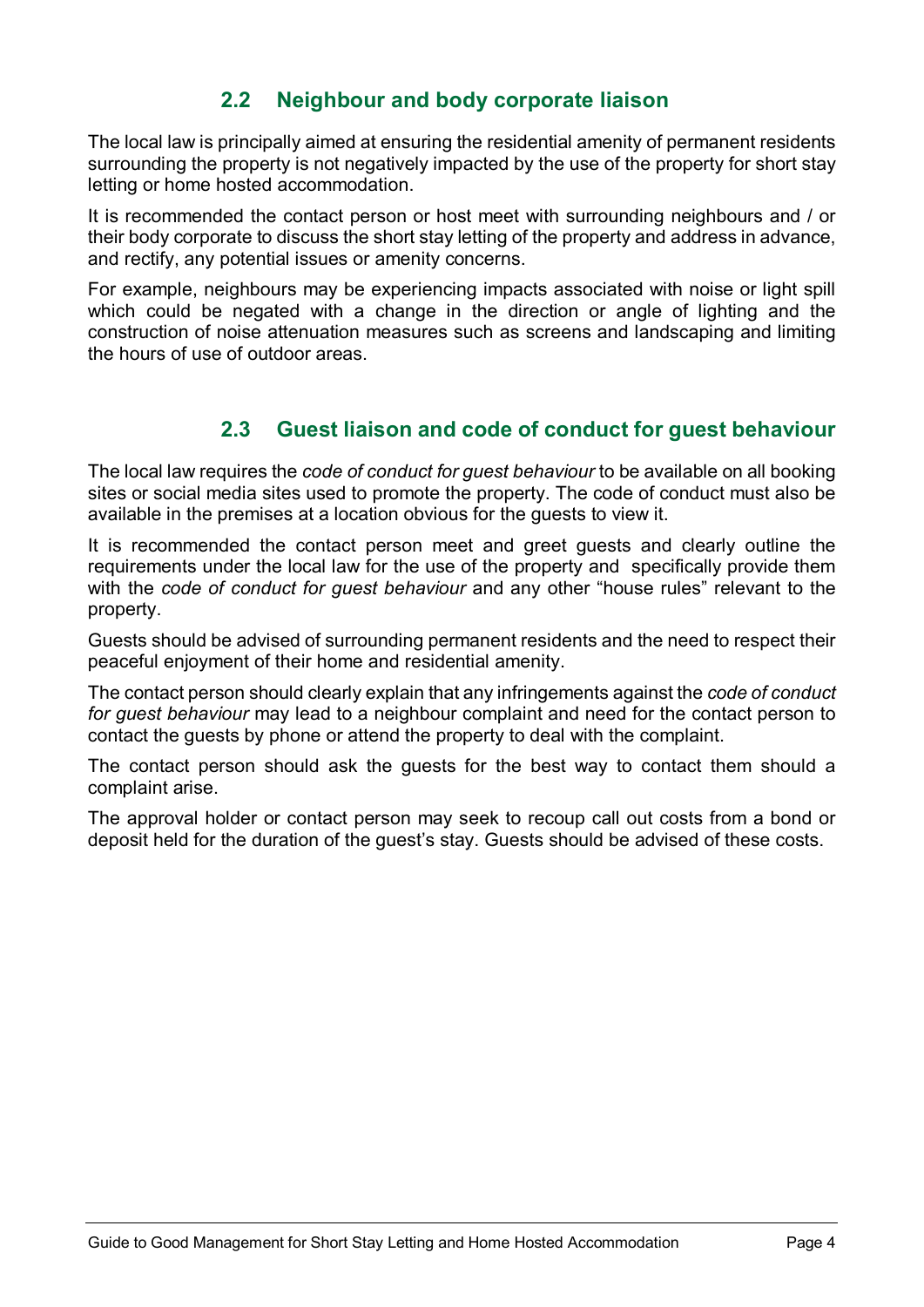# **3. Guest safety and owner indemnity**

<span id="page-6-0"></span>The local law requires properties being used for short stay letting or home hosted accommodation be safe for guests and the approval holder (property owner) be indemnified should any accidents occur on the property.

Ensuring the property is safe for guests by having the necessary safety certificates and maintaining the property in good repair will reduce the likelihood of accidents on the premises and liability risks to the approval holder.

#### **3.1 Lawfully constructed premises**

<span id="page-6-1"></span>Under the local law, the building / structure being used for short stay letting or home hosted accommodation must be lawfully constructed, approved and classified for its habitable purpose.

If you are unsure whether the building / structure has been approved or is classified appropriately you can contact a qualified building certifier or Council's Building section for further clarification.

### **3.2 Pool safety**

<span id="page-6-2"></span>Under the local law, if the property has a swimming pool, a current pool safety certificate is required and must be kept up to date at all times. The certificate must be issued by a licensed QBCC pool safety inspector.

Further information on obtaining a pool safety certificate can be found at the following link:

<span id="page-6-3"></span>https://www.qbcc.qld.gov.au/home-building-owners/pool-safety/pool-safety-inspectors

### **3.3 Fire safety**

Under the local law, a current electrical safety certification is required for smoke alarms within the property. This must be issued by a licensed electrical contractor.

Further information regarding smoke alarms and certificates of compliance can be found at the following link:

https://www.worksafe.qld.gov.au/laws-and-compliance/electrical-safety-laws/issuingcertificates-of-compliance

# **3.4 Public liability insurance**

<span id="page-6-4"></span>While home insurance covers your property, and contents insurance makes sure your possessions are all taken care of, public liability covers *people* at your home. Legal liability is designed to cover bodily injuries and deaths that may occur at your home, to people who don't usually reside there. It can also cover damage to other people's property due to an incident that occurs at your home.

Most home insurance policies include public liability insurance. Check with your insurance provider on whether public liability insurance is included in your policy.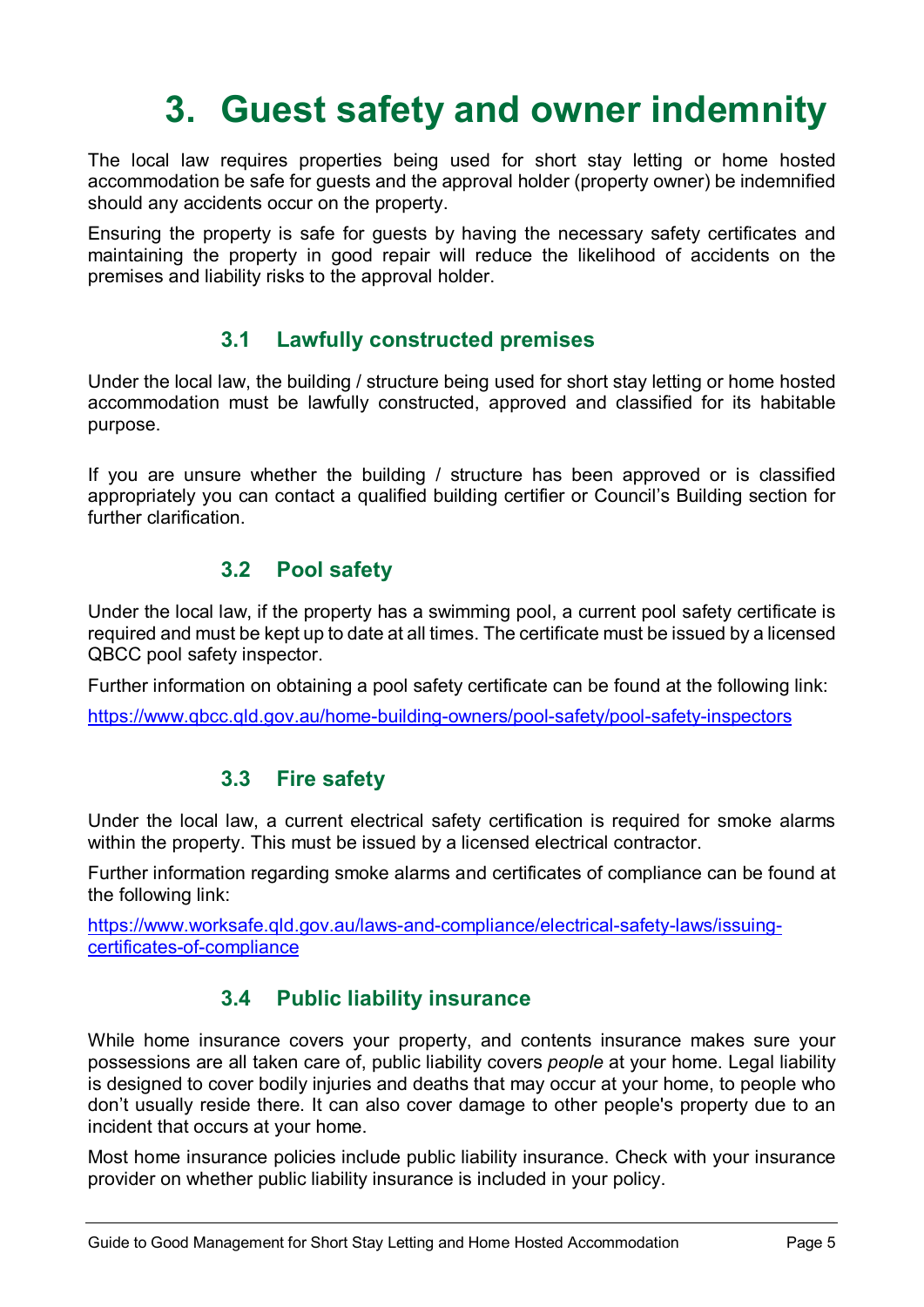The local law requires a broad form public liability insurance providing indemnity of not less than \$10,000,000.

# **3.5 COVID-19 safety**

<span id="page-7-0"></span>It is recommended the approval holder register with the QLD state government for COVID - 19 code check in and inform their guest of check in requirements.

<span id="page-7-1"></span>https://www.covid19.qld.gov.au/check-in-qld/check-in-qld-registration-form

## **3.6 Record of guests**

Under the local law, the contact person or the approval holder must keep a register of guests staying at the property for a 2 year period including:

- the number of guests over 18 and number of guests under 18; and
- $\blacksquare$  the date the quests arrive and leave.

This record can be kept in hard copy or in an electronic spreadsheet type format.

Note: For privacy reasons, names of guests are not required under the local law requirement.

# <span id="page-7-2"></span>**4. Mitigating residential amenity impacts**

The local law requires that the use of a property for short stay letting or home hosted accommodation not negatively affect surrounding residential amenity, including but not limited to noise, overlooking or light spill.

There are a number of ways approval holders can mitigate potential negative impacts associated with the short stay letting or home hosted accommodation activity and reduce the likelihood of complaints. To minimise disturbance on residences, short stay letting operators should consider how the use of the property and guest activity may affect adjoining dwellings and surrounding dwellings and how that can be mitigated.

# **4.1 Minimum night stay**

<span id="page-7-3"></span>When guests arrive at their holiday accommodation, there is often a sense of excitement of being on holidays and wanting to enjoy their surrounds. The 'first night' is often a celebration for guests which sometimes leads to a late and noisy night and disturbance of surrounding residents.

A high turnover of guests, and a 1-2 night minimum stay, will increase the potential for disturbance of residents, as new guests leave and arrive frequently.

A lengthier minimum night stay for accommodation bookings will assist in reducing the potential for consecutive 'first nights' and consistent disturbance of residents. A minimum 3- 5 night stay is suggested.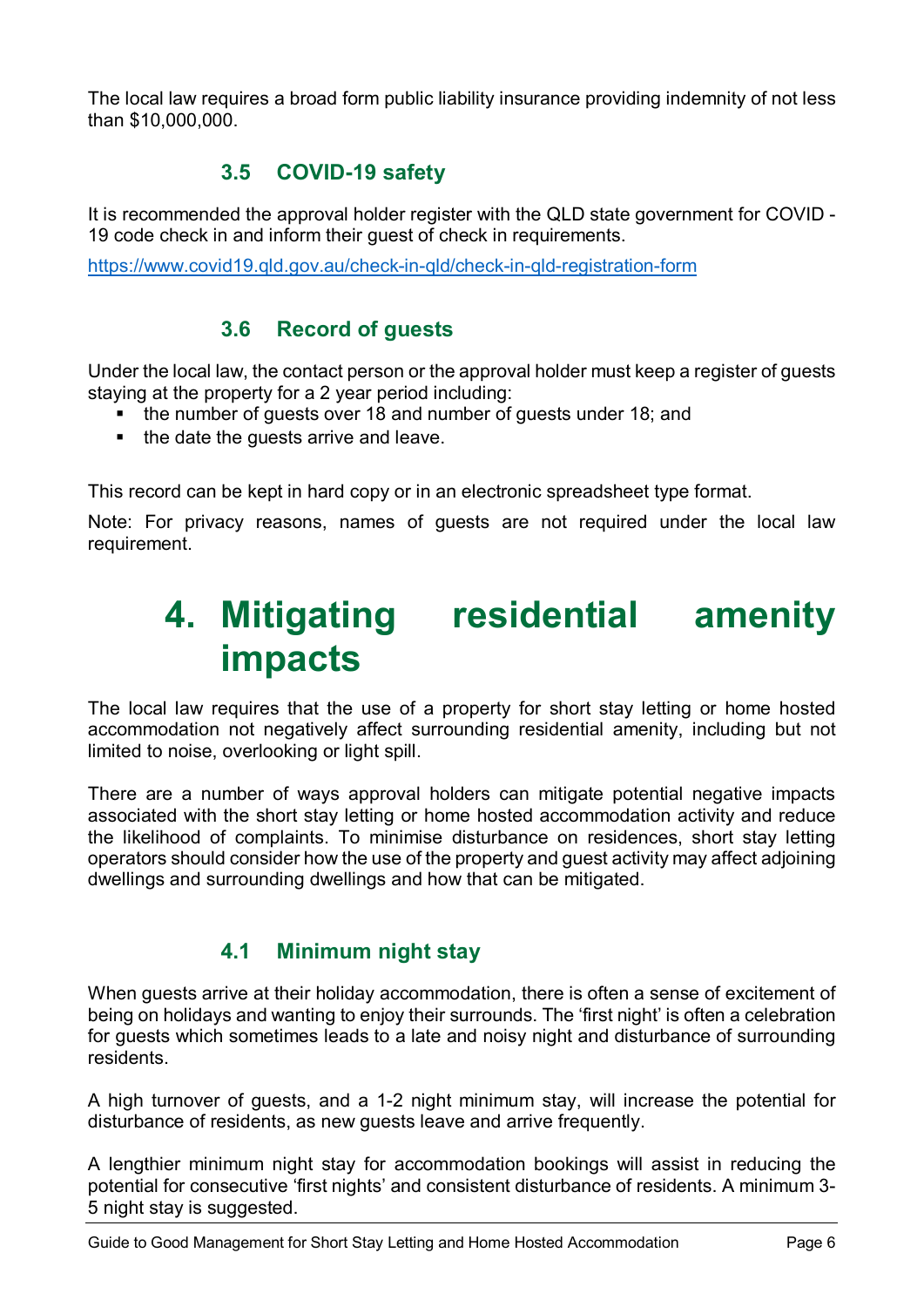# **4.2 Advice to guests and house rules**

<span id="page-8-0"></span>Guests should be made aware that use of the property requires respect for the permanent residential community, including their need for privacy and quiet enjoyment of their homes.

Guests must be advised that the property cannot be used as a party house and of the c*ode of conduct for guest behaviour* within the local law.

It is advisable for approval holders and hosts to develop a set of "house rules" for the use of the property in addition to the requirements of the *code of conduct for guest behavior*. The "house rules" should include additional requirements outlined in this Guide regarding advice to guests and rules around:

- **EX FE** respect and consideration of adjoining and surrounding residents
- **EXECUTE:** maximum number of quests and visitors
- **•** hours and use of outdoor areas, pools and spas
- **E** car parking and vehicle management
- **Pet management**
- waste management and recycling
- **EXECTE FIRTH** environmental management and energy saving.

### **4.3 Number of guests and visitors**

<span id="page-8-1"></span>Overcrowding and visitors to a property will directly relate to the amount of noise, disturbance, waste and car parking generated at a property. To reduce the potential impacts, it is recommended approval holders:

- **I limit the total number of guests occupying the property to no more than 2 per** bedroom;
- avoid increasing the occupancy by not offering pull-out extra bedding and sofa beds;
- <span id="page-8-2"></span>■ limit the number of visitors to the property.

### **4.4 Use of outdoor areas**

Most complaints will arise from the use of outdoor areas, including use of outdoor decks, balconies, pools and spas.

A number of measures can be put in place to avoid and reduce the potential for negative impacts on residents and the likelihood of complaints.

#### *Mitigation measures*

Whilst many properties have existing outdoor areas, the location and orientation of those areas and use of lighting should be considered for their noise disturbance, privacy and light spill impacts on adjoining and surrounding residences, particularly in relation to adjoining bedroom windows.

Consider how the orientation of outdoor areas may be changed by implementing various mitigation measures including:

- setting back outdoor areas from fence lines
- **EXECUTE:** increasing height of fences
- solid, noise mitigating or acoustic fencing
- **dense and tall landscaping**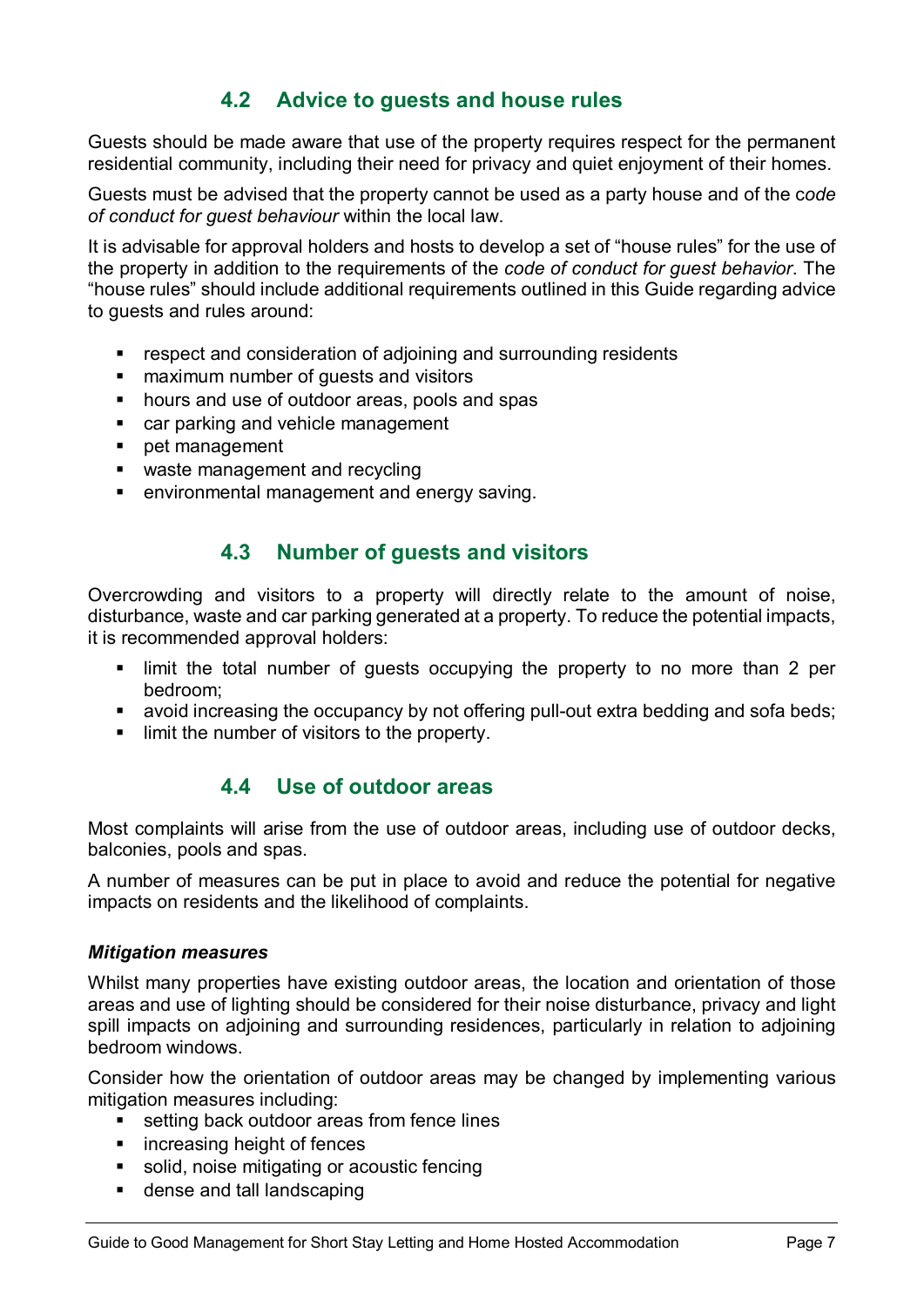- **dim low glare lighting**
- orientation of lighting inwards and away from adjoining properties

#### *Hours of use*

It is recommended the use of outdoor areas be limited to reasonable hours to not impact on adjoining resident's sleep and enjoyment of their homes.

Limiting the hours of use of outdoor areas such as decks and balconies to generally no later than 9pm, particularly on weekdays, is advisable. Guests should then move inside and turn off outside music and outdoor lights.

As the use of pools generate a lot of noise activity, it is advisable to limit the hours of use of pools and spas to between 7am-8pm.

# **4.5 Car parking and vehicle management**

<span id="page-9-0"></span>Often guests will have multiple cars as well as other vehicles such as boats and jet skis, particularly guests occupying larger dwelling houses. This increases the volume of traffic and visual street clutter in the street causing concern for local residents.

It is recommended that guests be encouraged to ride share or leave vehicles at home while holidaying in Noosa. Booking sites and booking confirmations are encouraged to advise guests of Council's free bus services around Noosa Shire during Easter and Christmas holiday peak periods and weekends.

Guests should be advised on the limitations of parking at the property and store all vehicles, including boats etc. onsite within the property boundary where possible.

Guests should be advised to not park illegally including on the grass verge at the front of the property or obstruct neighbouring driveways.

#### **4.6 Pet management**

<span id="page-9-1"></span>Many short stay let properties, primarily dwelling houses, are pet friendly. Guests arriving with dogs in particular, often leave pets at the premises while they go out and are unaware the dog is distressed and barking while they aren't at the property. Dogs in distress or barking can cause significant noise disturbance and raise concerns for the welfare of pets.

To avoid this, guests should be advised that while pets are welcome, they should consider taking them on outings rather than leaving them unattended for lengthy periods of time.

### **4.7 Waste management and recycling**

<span id="page-9-2"></span>Overflowing bins and bins left out on the street for days before and after collection have a negative visual impact on the street.

Under the local law, waste management is the responsibility of both the approval holder or contact person responsible for the property, and guests during their occupation of the property.

Waste and recycling bins are to be provided at the property and kept clean, tidy and hygienic at all times.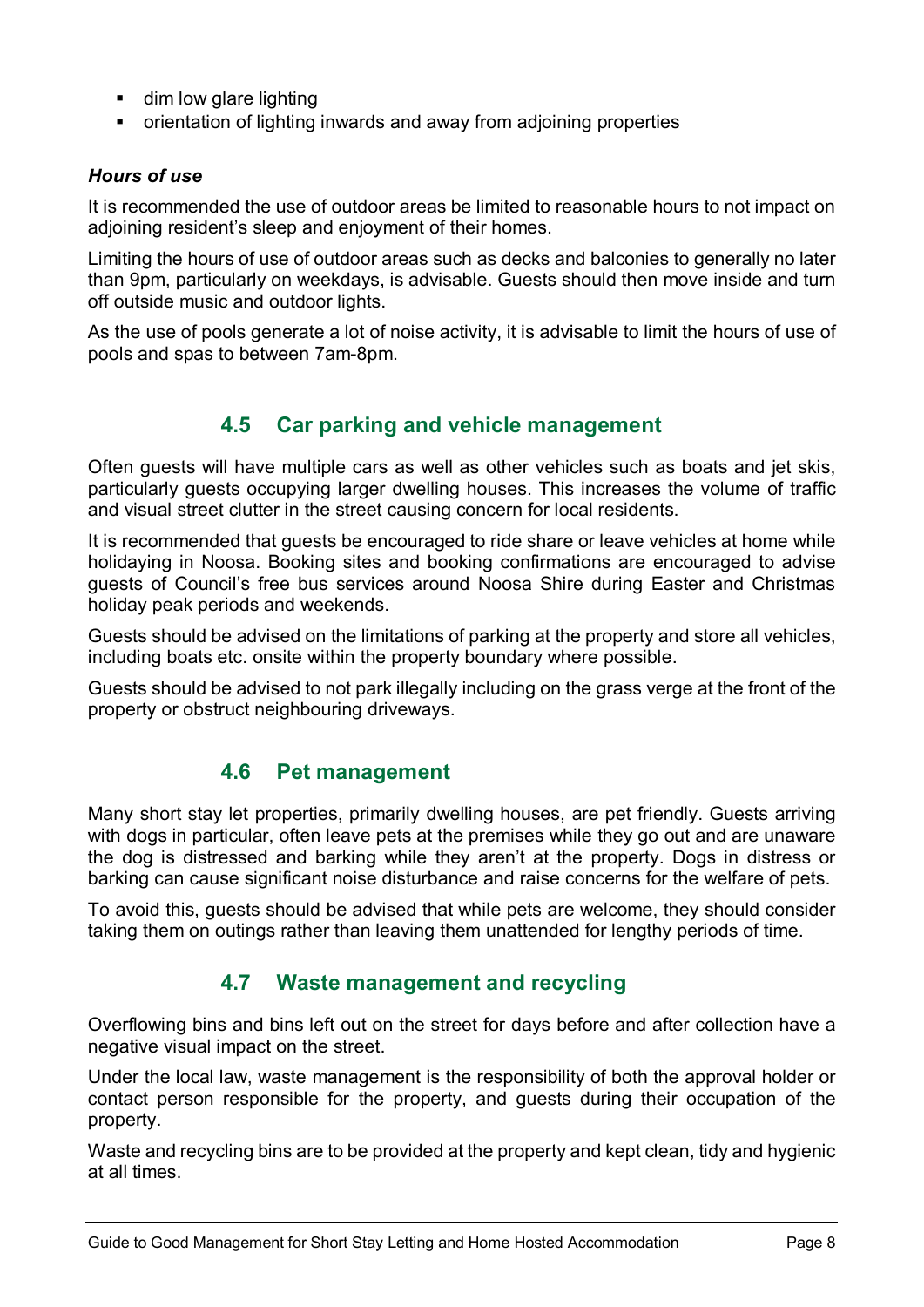It may be appropriate for some larger properties with high occupancy to request larger bins from Council to provide the necessary capacity for waste and recycling to cater for guests, particularly recycling of bottles and cans. Extra services can also be requested.

Guest should be provided with instructions on the separation of waste and recycling.

It is the responsibility of the approval holder or contact person to place waste bins on the kerb site frontage for collection. They must not be placed at the kerbside more than 24 hours prior to collection or left at the kerbside for more than 24 hours after collection.

If the property is within a community titles scheme the bins are generally managed by the body corporate.

Where there is no kerbside waste collection, such as in Teewah, waste must be removed from the property and disposed of at a Council waste facility, and not left at the front of the property.

# **4.8 Environmental management and energy saving**

<span id="page-10-0"></span>Noosa Council is committed to protecting its environment, natural assets and biodiversity including bushlands, waterways and the beach dunal systems. Council is also moving towards a net zero emissions goal by managing its resources efficiently and sustainably as an example to the community.

Guest should be encouraged to be respectful of Noosa's natural environment and leave nothing but footprints behind. In particular, guests should be advised that access to waterways and beaches should only be via marked public access routes and all rubbish should be taken with them after using public spaces and waterways.

Guest should also be advised to turn lights and air-conditioning off when leaving the property to reduce energy consumption.

# **5. Complaints management**

<span id="page-10-1"></span>The local law provides an avenue for complaints management with the contact person being responsible for responding to and resolving complaints at short stay let properties.

# **5.1 Responding to complaints**

<span id="page-10-2"></span>All complaints will be directed to Council's 24/7 complaints hotline. The hotline will then contact the responsible contact person for the property to address the complaint.

The contact person must be contactable at all times on the number supplied to Council.

The hotline will attempt to notify the contact person of the complaint 3 times over a 30 minute period. Once notified of the complaint, the contact person must address the complaint within 30 minutes.

In dealing with the complaint, the contact person might phone the guests in the first instance or may need to attend the property in person to resolve the matter.

It is important the contact person has the best contact number for guests.